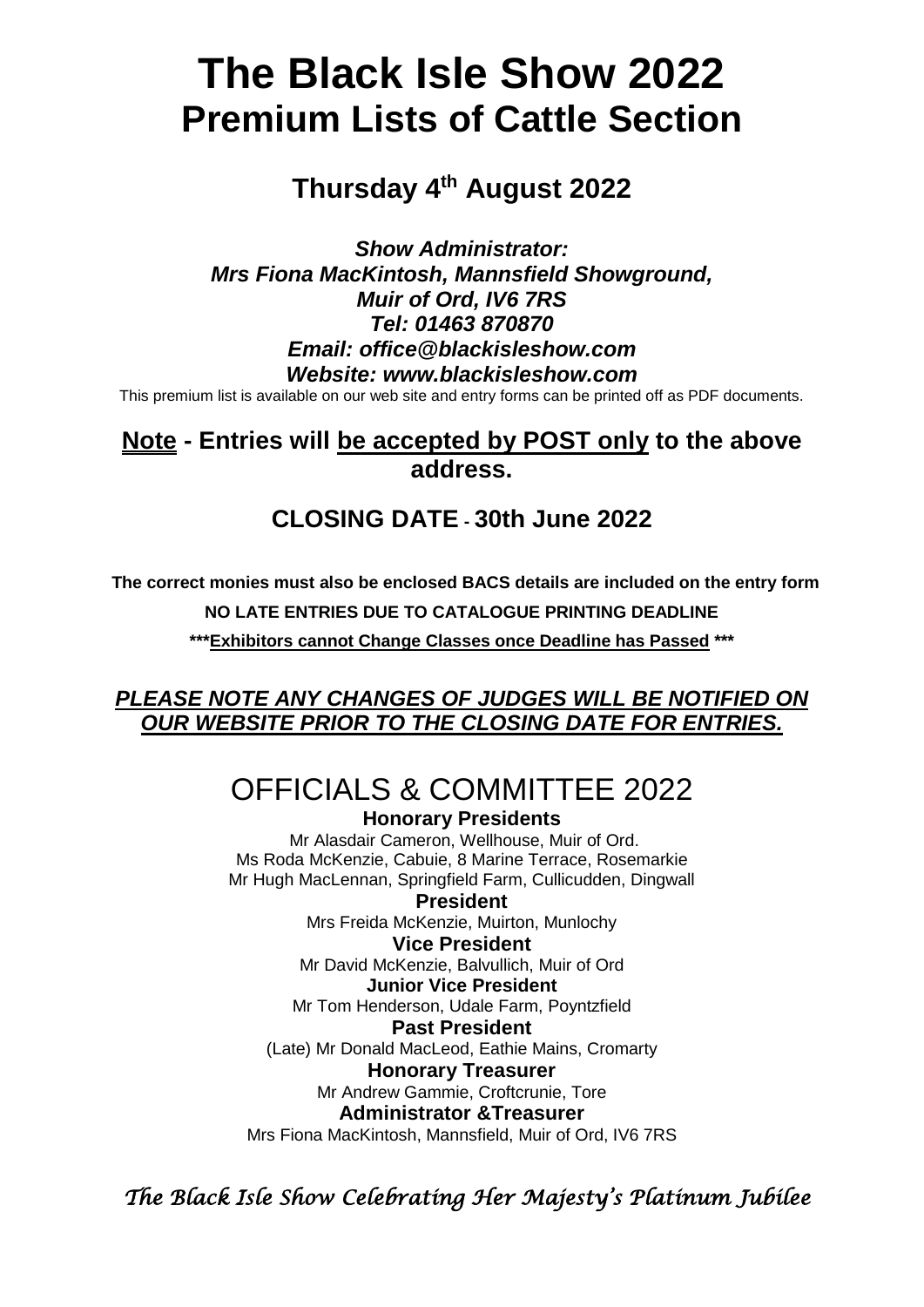#### **CATTLE SECTION** *Please Note all Entry Fees in Cattle Section are £5 per entry per class*

#### **ScotMoves - Notification of Cattle Movements**

Cattle moving to and from shows must be individually identified in accordance with current Scottish Government Regulations and have their movements notified to ScotEID within 3 days. Herd records and passports must be completed to show the movement took place. Show Moves - Keepers must bring the following documents to the show for each animal: A cheque book style passport (CPP13); or A single page passport (CPP52); or A certificate of registration (CHR3); or Green passport (CPP1). If the passport movement summary is full, a continuation sheet should be attached. (PLEASE NOTE DOCUMENTATION MUST BE PRESENTED TO THE STAFF IN THE SHOW PASSPORT OFFICE).

#### **Brucellosis**

Animals which calve, or show evidence of calving, whilst at the showground must be placed in the approved isolation accommodation pending their possible early removal from the showground. Where an animal calves at full term, and the owner arranges for a blood sample and a vaginal swab to be taken and examined at an approved laboratory, and the Rose Bengal Plate test (RBPT) and microscopical examination of a smear made from the vaginal swab are negative, the animal may return to the show lines at the discretion of the Show Secretary. When an animal calves prematurely, or aborts, the Show DVM must be informed immediately. The animal must be placed in isolation in the approved accommodation, and the full range of samples taken. The animal will not be allowed to take further part in the Show and once it is fit to travel, can be returned home to the registered premises or alternatively retained until the end of the Show in isolation and returned with the other competing cattle from the same premises. All other bovine animals from the same registered premises will not be allowed to compete further in the Show until negative results from certain tests carried out. They can be returned with the suspect animal at the completion of the Show.

#### **Bovine Viral Diarrhoea (BVD)**

- Any animal coming from a 'negative' Scottish breeding herd can move to a show.
- Any animal from a 'not negative' herd cannot move to a show unless it has an individual BVD negative status.
- No animal coming from a 'positive' herd can move to a show, regardless of individual BVD status, as it will not be able to return home.
- No animal from a 'positive' herd can move to a show, regardless of individual BVD status, as it will not be able to return home. (A 'positive' herd is one with known BVD positive animals)
- It is advisable that any animal coming from outside Scotland should either be from a BVD CHeCS accredited herd or be individually tested negative for the BVD virus.
- It is advisable that any animal from a Scottish non-breeding herd should have an individual BVD negative status.

#### **GENERAL REGULATIONS**

- 1. All Stock exhibited must be bona fide property of the exhibitor and at least one month in his possession before the date of the Show. All animals entered into the Black Isle Show must be in good health. No animal suffering from any contagious disease will be allowed on the showground. The Veterinary Surgeon's decision will be final
- 2. Entries must be intimated to the Secretary, **BY POST ONLY** Mannsfield Showground, Muir of Ord, not later than **Thursday 30th June 2022.** Entry Fees are **£5 for Cattle PER ENTRY PER CLASS.**
- 3. Name, Registered Number and Ear Tag Number of all Pedigree Cattle (Commercial Cattle Name and Ear Tag Number Only) must be given on entry form, and Sire of any calf shown. Pure-bred steers may be shown in the Commercial Cattle classes.
- 4. All Cattle must be haltered and led into Judging Rings. In the Parade, all animals must be haltered. Bulls must be secured with a ring or screw in the nose with a rope or chain attached, in accordance with H.S.E. Guidance Note GS.36.
- 5. Any animal in the Commercial Cattle Yearling classes showing more than two Permanent Incisor Teeth at date of Show will be debarred from competing.
- 6. Animals entered in Herd Books of any Cattle Society will not be eligible for any Female classes in the Commercial Cattle and/or Crofters Cattle Sections of the Show,
- 7. All stock must be shown under the relevant Breed Society rules.
- 8. During the Judging, no person is to enter the Ring except Judges, Attending Members and Handlers.
- 9. Objections must be made to the Secretary within 15 minutes of the completion of judging of the classes concerned, accompanied by a deposit of £25.00, which will be returned if the objection is sustained. The Referee and Acting Committee would then meet to consider protests, and their decision will be final.
- 10. Perpetual Challenge Cups will be presented at a function on Friday 11th November 2022, in the Highlander Hotel, Newtonmore, and must be returned to the Secretary not later than Show Day of the following year.
- 11. The Society will not be in any way responsible for any loss or damage which stock, implements, or articles of any description may sustain at the Show, or in transit, or for any accident to any person within or out with the Showyard.
- 12. **All Stock must remain in the Showyard until 4.00pm on the day of the Black Isle Show. No vehicles will be allowed return access to the showground before 4.00pm, unless there is veterinary emergency.**
- 13. Only the Champions from their various Sections may parade for a Supreme Championship in the Beef Cattle Sections.
- 14. In no case shall a Prize be awarded unless the Judges deem the animals to have sufficient merit. Where only one or two lots are presented in a class, and the Judges consider them unworthy of the Prizes offered, it shall be in their power to award a lower Prize.
- 15. Animals can be entered in more than one Class, if eligible, but no guarantee can be given that they can be judged in all the Classes entered, due to the timing of the various Sections.
- 16. Inter-Herd Championships No Class prize tickets to be displayed on animals or attendants. Only the correct given entry number must be worn.
- 17. EXHIBITORS MUST BE RESPONSIBLE FOR THEIR ANIMALS AT ALL TIMES, AND ENSURE THAT THEY ARE LED BY RESPONSIBLE, COMPETENT AND SUITABLY DRESSED ATTENDANTS, ESPECIALLY IN THE PARADE.
- 18. In the interests of safety, the Cattle Stewards reserve the right to ban any fractious animal(s) from the Judging Rings and/or The Grand Parade.
- 19. **PLEASE NOTE** All stock must be on field before 8.00am. Judging commences 8.30am. All 1<sup>st</sup>, 2<sup>nd</sup> & 3<sup>rd</sup> placed animals, if led, must take part in the Stock Parade at 3.15 pm. Failure to do so may result in forfeiture of prize money.
- 20. Crofters Cattle in classes where animals have to be "home bred" this means that the animal shown has to be born on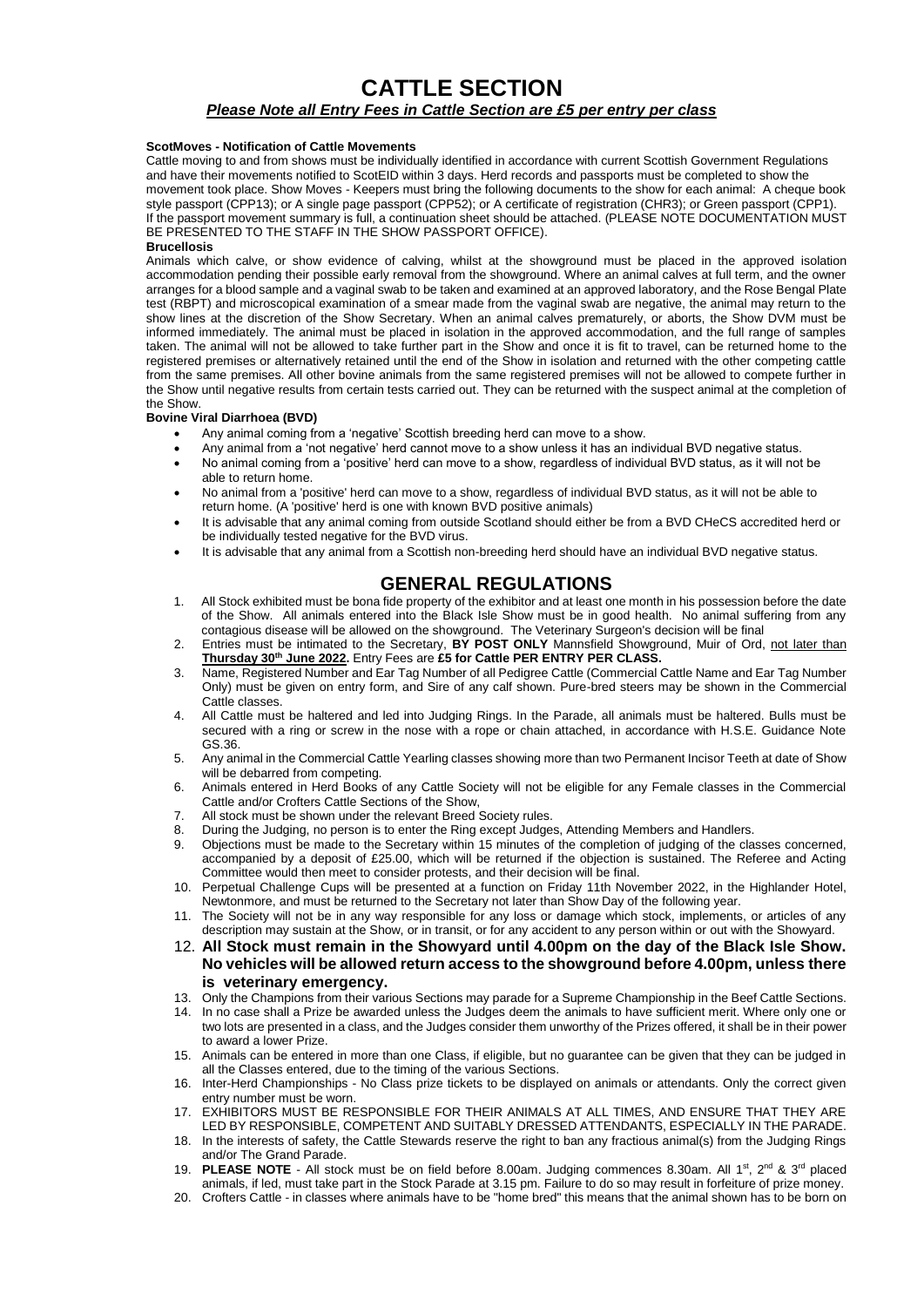and registered to the same holding that it is being moved to the Show and exhibited from.

- 21. **Publicity and Privacy** Once you have read and understood the rules and regulations of this schedule and have ticked the box at the bottom of the entry form to proceed with your entry, the Society will use your information to do the following: a) store, process and retain, including electronically, all data and personal information provided by exhibitors, for the purposes of operating the Show, maintaining appropriate records and communicating with the exhibitor in the future concerning any of the Society's activities b) publicise the names and home and business locations of exhibitors, including but not limited to prize winners, in Show catalogues, on the Show website and elsewhere as part of the operation and promotion of the Show and future shows c) photograph any exhibitor or other person on the Showground and store and use the resulting image (including edited or altered versions) for any of the Society's commercial or noncommercial purposes in all and any media, including, without limitation, use in promotional materials and on the Society's website, or supply to carefully selected third parties for use for their own purposes. The Society shall own the copyright in any such images d) Publish the details and results of any disputes and/or appeals
- 22. **PRIZE MONEY** following a review of prize money the Society introduced a new procedure for the paying out of prize money. Competitors who win any prize with a monetary value will be issued with a voucher stating the section, class, prize etc. This voucher can then be redeemed for cash in the Prize Cabin located in the stock lines. This cabin will be open between 10am and 3pm on show day. Please note that any lost vouchers will be treated in the same manner as lost cash, and will not be recompensed. Vouchers are valid for cash exchange on the day of the show only. Any vouchers which have not been exchanged for cash must be sent into the office following the show and no later than 31st October to claim the prize money, exhibitors should state whether they wish the payment to be made by cheque or BACS. Any questions arising from this should be addressed to office@blackisleshow.com

#### **With the exception of the Inter-herd and Pairs competition, judging for all other sections starts at 8am prompt, unless otherwise stated.**

**PLEASE NOTE metal gates will be used for all stock entered in the Show**

**OFFICIAL SHOW REFEREE - Mr R McKenzie, Muirton Farm, Munlochy**

### **~CHAMPION OF CHAMPIONS~**

The Black Isle Farmers' Champion of Champions will be judged between the following:

- Supreme Champion Led Beef Cattle Beast
	- Best Sheep Exhibit
- Champion Horse (Clydesdale, Highland, Shetland)
	- Overall Feather Champion
		- Overall Fur Champion

Judge – Mr Dean Anderson, Elgin *Reasons will be given for awards*

This will be judged at 3.10pm outside the Pavilion.

**Champion - £150; Reserve - £75; 3rd - £50; 4th - £30; 5th - £20**

# **OVERALL AWARDS and SPECIAL PRIZES**

**BIFS PERPETUAL CHALLENGE SILVER SALVER for most points in Beef Cattle Classes.**

**The BLACK ISLE FARMERS' TARTAN SHIELD & SPECIAL PRIZES for Best Beef Animals exhibited from Ross Shire, other than Champion, £30 for Best Beef Animal and £20 for Reserve.** 

**NORTH WEST SECURITIES SHIELD for the Best British Native Herd in Inter-Herd Championship - Prizes - £30 for Best Herd; £20 for Reserve.** 

**The GARGUSTON PERPETUAL SILVER CHALLENGE SALVER Presented by Mr W. Wylie Martin, Garguston, Muir of Ord, for the Supreme Champion Led Beef Cattle Beast in Show.**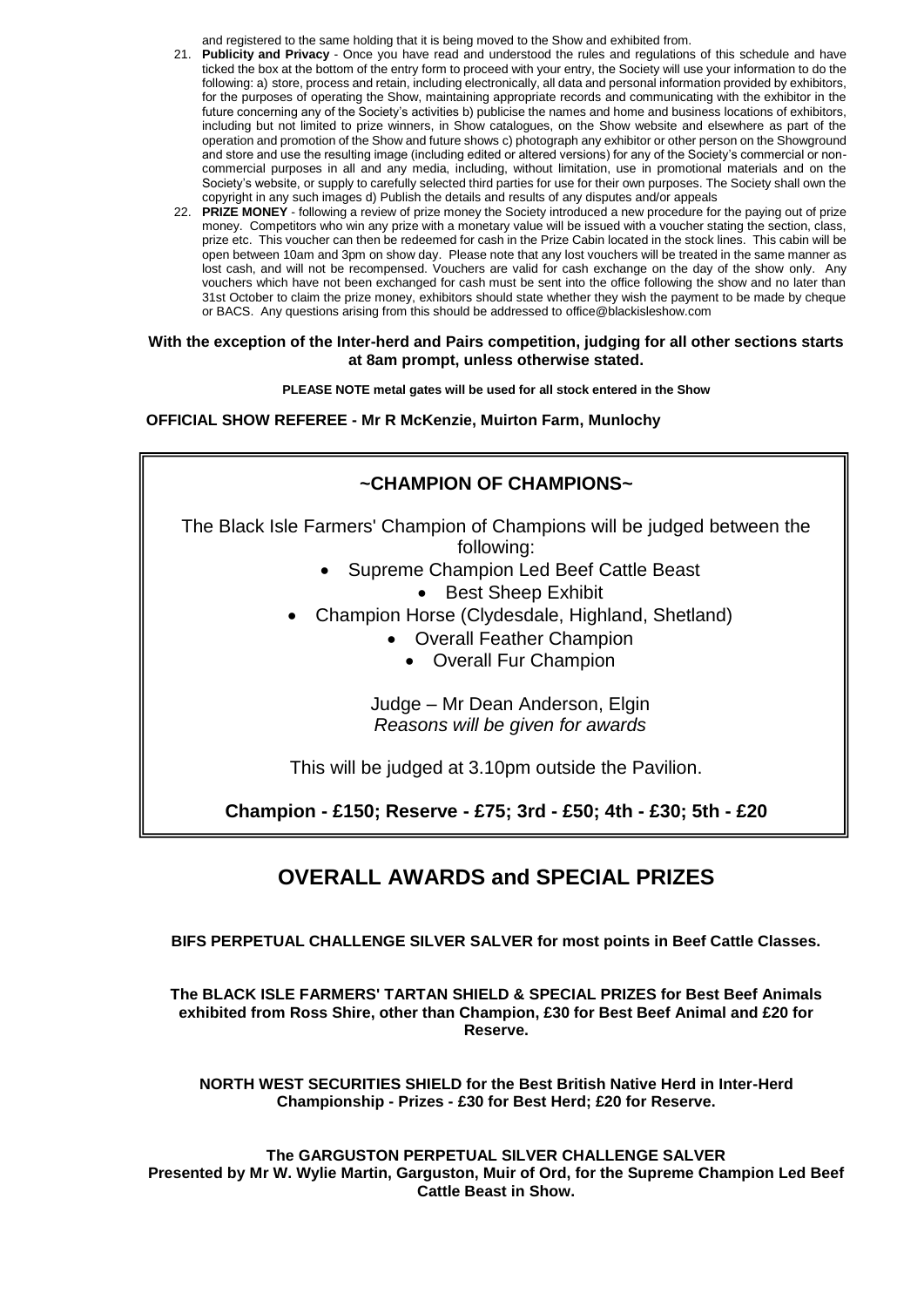#### **STOCKMAN OF THE SHOW**

**Judge: Mr Alister Mackenzie (Snr), Fortrose The Poldenvale Trophy presented by Messrs Poldenvale Ltd., Williton, Somerset, to the Stockman or Woman of the Show (Beef Cattle). To be Judged on the overall presentation and handling of the stock and the general overall impression given to the public. BIFS Rosette and £50.** 

> **The HIGHLAND COUNCIL (Ross and Cromarty Area) Award Prizes of £100 to the Supreme Champion and £50 to the Runner-up**

#### **The RICHARD WESTON BROOKE PERPETUAL SILVER CHALLENGE CUP Awarded to the Competitor gaining most points in the Open Competitions for Cattle, Horses and Sheep.**

#### **201 INTERHERD**

To be awarded to any THREE LED BEEF ANIMALS from one Exhibitor (The Fraser Rosebowl Championship) Prize Money - 1 **st** £200; 2**nd** £100; 3**rd** £80; 4**th** £60; 5**th** £50; 6**th** £30; 7**th** £20; 8**th** £10; **Judge: Mr Michael Durno, Ballindalloch** (Please Note Entries with Herd Name and Breed must be given for this class) Entry Fee £5.00

#### **202 BEST PAIR of BEEF CATTLE**

To be awarded to any Pair of Beef Animals From One Exhibitor Prize Money: 1**st** £100; 2**nd** £50; 3**rd** £30; 4**th** £20; 5**th** £10 **Judge: Mr Michael Durno, Ballindalloch** (Please Note Entries with Herd Name and Breed must be given for this class) Entry Fee £5.00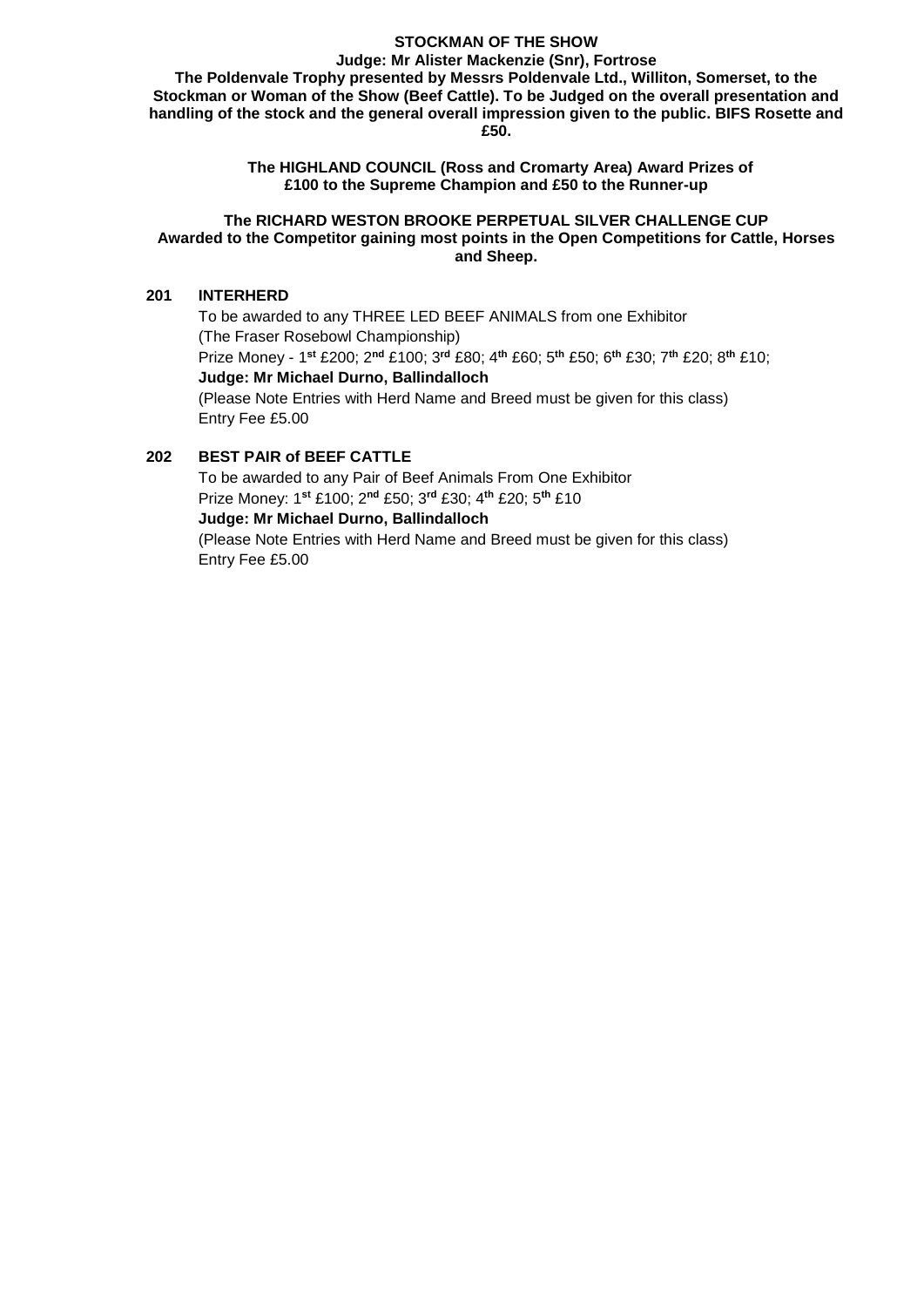### **ABERDEEN ANGUS**

#### **Judge: Maddie Clarke, Forfar Prize Money: 1st £40; 2nd £30; 3rd £25; 4th £20; 5th £15; 6th £10 Rosette for Best from Ross in Each Class Entry Fee: £5.00 per entry per class**

- **203 BULL, Born prior to 1st January 2021**
- **204 BULL, Born on or after 1st January 2021**
- **205 COW, in Milk or in Calf, born before 1st January 2021**
- **206 HEIFER, born on or after 1st January 2020 and before 1st January 2021**
- **207 HEIFER, born on or after 1st January 2021**
- **208 CALF, under 1 year old on day of the show**
- **209 PAIR of Aberdeen Angus from the same exhibitor**
- **210 GROUP OF THREE, Aberdeen Angus from the same exhibitor**

| <b>MALE CHAMPION</b>                      | Rosette                                                                                                                                                                                                                                                                                                       |
|-------------------------------------------|---------------------------------------------------------------------------------------------------------------------------------------------------------------------------------------------------------------------------------------------------------------------------------------------------------------|
| <b>RESERVE MALE</b><br><b>CHAMPION</b>    | Rosette                                                                                                                                                                                                                                                                                                       |
| <b>FEMALE CHAMPION</b>                    | Rosette; Suddie Perpetual Challenge Cup presented in Memory of the late<br>Captain Robert MacLean, Drynie, for the best AA Female.                                                                                                                                                                            |
| <b>RESERVE FEMALE</b><br><b>CHAMPION</b>  | Rosette                                                                                                                                                                                                                                                                                                       |
| <b>CHAMPION</b>                           | The Herchers' Perpetual Challenge Rosebowl presented in Memory of the<br>late H. & J.J. Hercher, Beauly. J.M. Munro, Butchers, Dingwall £30 Prize.<br>Breed Society Rosette & TARTAN SASH. If 15 or more animals forward, AA<br>Cattle Society Commemorative Medal will be awarded. BIFS Champion<br>Rosette. |
| <b>RESERVE</b>                            | J.M. Munro, Butchers, Dingwall £20 Prize. Breed Society Rosette & Ticket.<br><b>BIFS Reserve Champion Rosette.</b>                                                                                                                                                                                            |
| <b>OPPOSITE SEX</b><br><b>TO CHAMPION</b> | Rosette                                                                                                                                                                                                                                                                                                       |
| <b>BEST BRED by</b><br><b>EXHIBITOR</b>   | BIFS Golden Bull Trophy for the Best AA (Other Than The Champion) & £15<br><b>BIFS Prize Card</b>                                                                                                                                                                                                             |
| <b>MOST POINTS</b>                        | BIFS Silver Bull Trophy for Most Points in the AA Section                                                                                                                                                                                                                                                     |
| <b>BEST PAIR</b>                          | The Polson Silver Perpetual Quaich kindly presented by Hamish and<br>Morag Polson, Spittal Shore for the Best Pair                                                                                                                                                                                            |
| <b>HERDSMAN</b>                           | Special Prize of £10 for the Herdsman bringing out the Champion                                                                                                                                                                                                                                               |
| <b>BEST from ROSS</b>                     | The Gilchrist Perpetual Challenge Trophy for Best AA Bred by Exhibitor.<br>AA Cattle Society Rosette, & £15 (Other than the Champion)                                                                                                                                                                         |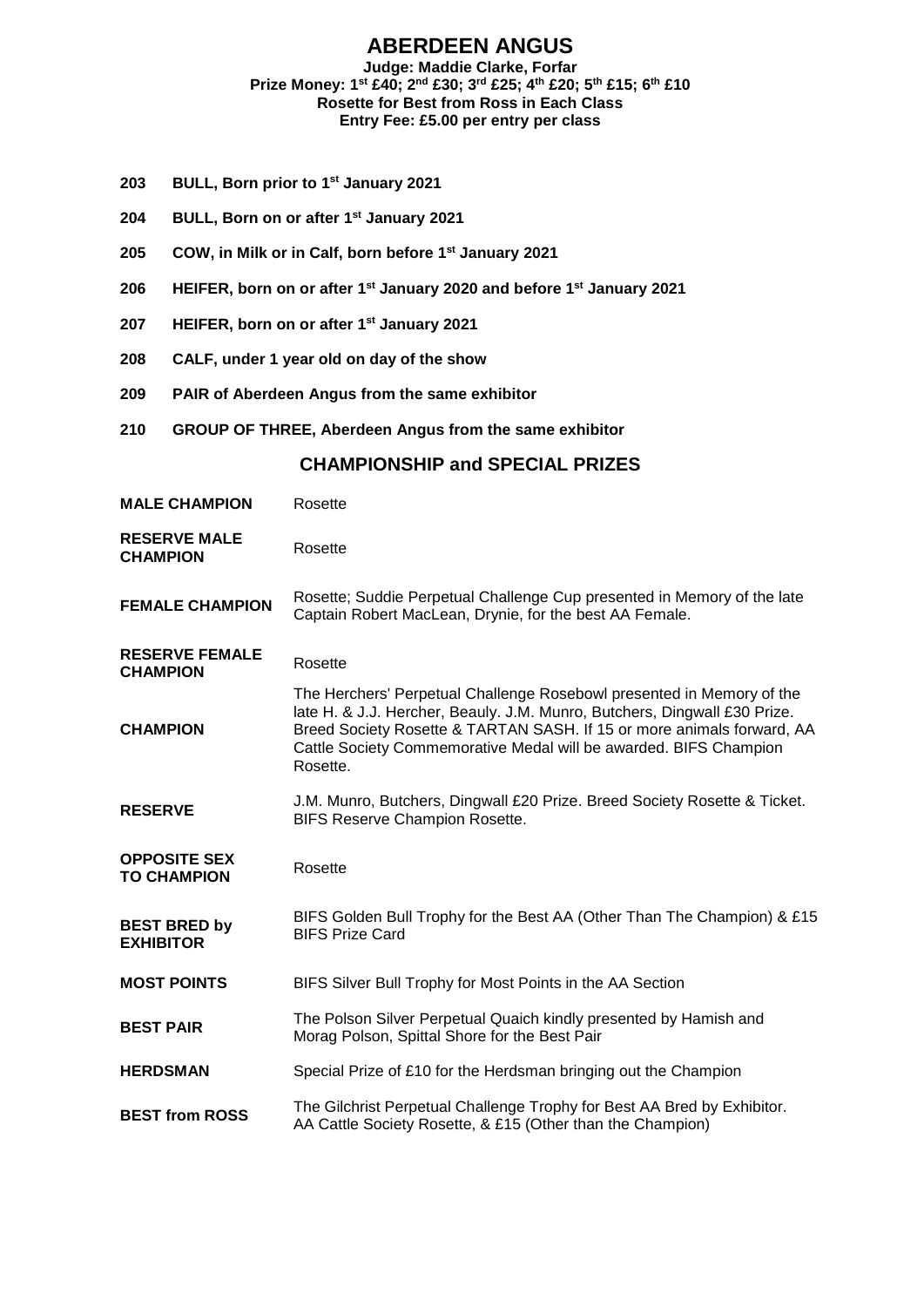#### **BEEF SHORTHORN Judge: Mr W S Liam Muir, Orkney Prize Money: 1st £40; 2nd £30; 3rd £25; 4th £20; 5th £15; 6th £10 Rosette for Best from Ross in Each Class Entry Fee: £5.00 per entry per class**

- **211 BULL, Born prior to 1st August 2020**
- **212 BULL, Born on or after 1st August 2020**
- **213 COW, Any age**
- **214 HEIFER, 1 or 2 years old**
- **215 CALF, Bull, Born on or after 1st August 2021**
- **216 CALF, Heifer, Born on or after 1st August 2021**
- **217 PAIR of Shorthorns from the same exhibitor**
- **218 GROUP OF THREE Shorthorns from the same exhibitor**

| <b>MALE CHAMPION</b>                      | Rosette                                                                                                                                                                    |
|-------------------------------------------|----------------------------------------------------------------------------------------------------------------------------------------------------------------------------|
| <b>RESERVE MALE</b><br><b>CHAMPION</b>    | Rosette                                                                                                                                                                    |
| <b>FEMALE CHAMPION</b>                    | Rosette                                                                                                                                                                    |
| <b>RESERVE FEMALE</b><br><b>CHAMPION</b>  | Rosette                                                                                                                                                                    |
| <b>CHAMPION</b>                           | The Drynie Silver Challenge Cup presented in memory of the late<br>Captain Robert MacLean of Drynie for Champion. Rosette from the BSCS.<br>BIFS Rosette, Prize Card & £30 |
| <b>RESERVE</b>                            | BIFS Rosette, Prize Card & £20                                                                                                                                             |
| <b>OPPOSITE SEX to</b><br><b>CHAMPION</b> | Rosette                                                                                                                                                                    |
| <b>HERDSMAN</b>                           | £10 for Herdsman bringing out the Champion                                                                                                                                 |
| <b>BEST FROM ROSS</b>                     | Prize of £15 (Other than the Champion)                                                                                                                                     |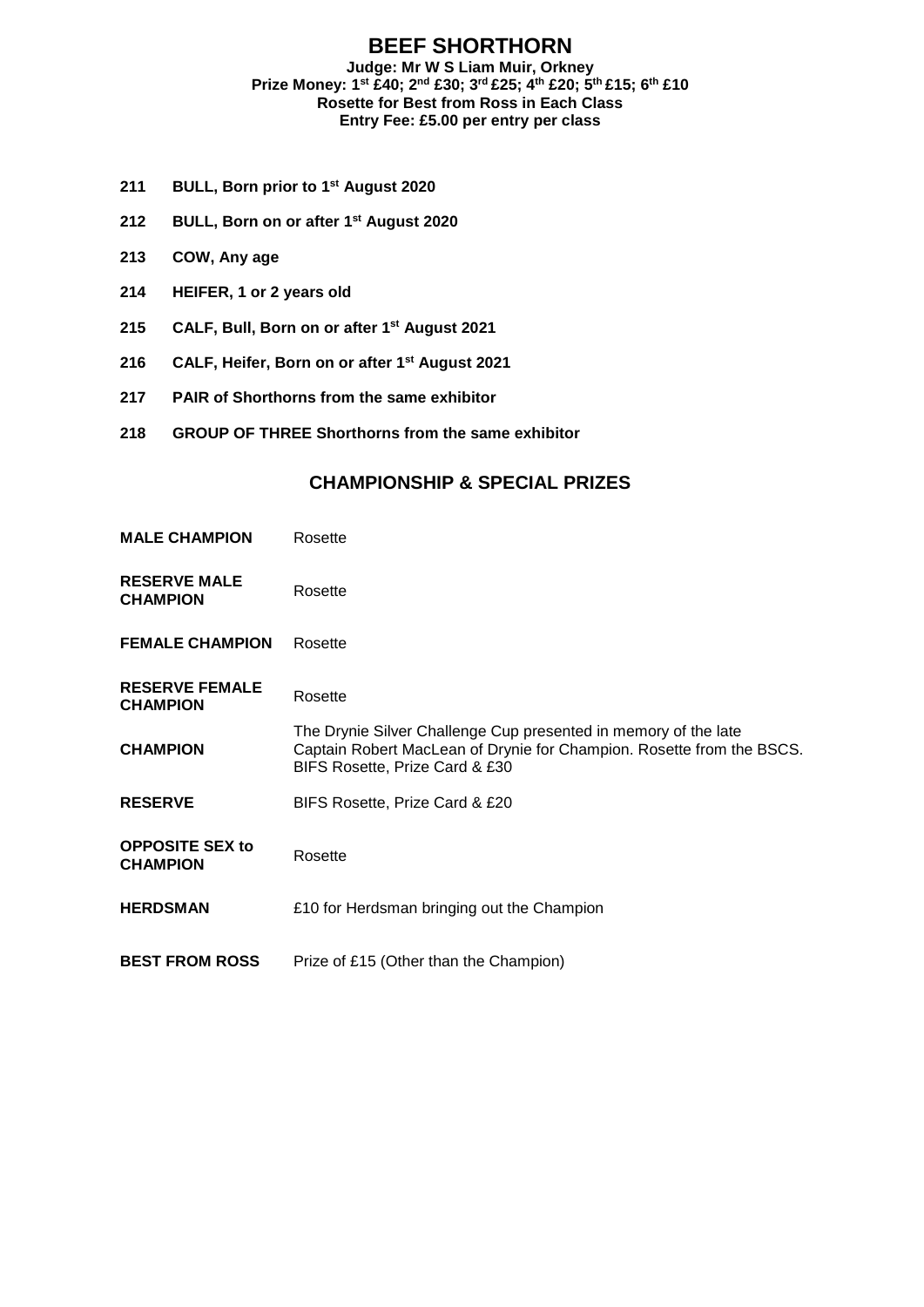#### **BRITISH CHAROLAIS Judge: Mr W S Liam Muir, Orkney Prize Money: 1st £40; 2nd £30; 3rd £25; 4th £20; 5th £15; 6th £10 Rosette for Best from Ross in Each Class Entry Fee: £5.00 per entry per class**

- **219 BULL, Born prior to 1st August 2020**
- **220 BULL, Born on or after 1st August 2020**
- **221 COW, Any age**
- **222 HEIFER, Born on or after 1st August 2019 to 31st July 2020**
- **223 HEIFER, Born on or after 1st August 2020 to 31st July 2021**
- **224 CALF, Bull, born on or after 1st August 2021**
- **225 CALF, Heifer, Born on or after 1st August 2021**
- **226 PAIR of Charolais from the same exhibitor**
- **227 GROUP of THREE Charolais from the same exhibitor**

| <b>MALE CHAMPION</b>                      | Rosette                                                                                                                                                                                                                                           |
|-------------------------------------------|---------------------------------------------------------------------------------------------------------------------------------------------------------------------------------------------------------------------------------------------------|
| <b>RESERVE MALE</b><br><b>CHAMPION</b>    | Rosette                                                                                                                                                                                                                                           |
| <b>FEMALE CHAMPION</b>                    | Rosette                                                                                                                                                                                                                                           |
| <b>RESERVE FEMALE</b><br><b>CHAMPION</b>  | Rosette                                                                                                                                                                                                                                           |
| <b>CHAMPION</b>                           | The Cordiners Challenge Cup presented by Cordiners (North) Ltd,<br>Inverness for the Champion. An Engraved Crystal Glass kindly presented<br>by the BCCS for the Champion. BIFS Rosette, Prize Card & £30                                         |
| <b>RESERVE</b>                            | Rosette, Prize Card & £20                                                                                                                                                                                                                         |
| <b>OPPOSITE SEX TO</b><br><b>CHAMPION</b> | The Mannsfield Perpetual Silver Tray                                                                                                                                                                                                              |
| <b>BEST BRED by</b><br><b>EXHIBITOR</b>   | The Gilchrist Challenge Trophy for the Best Bred by Exhibitor                                                                                                                                                                                     |
| <b>PAIR</b>                               | The Moyness Bronze Trophy kindly re-presented to BIFS by<br>Mr Sandy Innes, Moyness, Auldearn to commemorate his having won the<br>Supreme Cattle Championship at the 150th Black Isle Show in 1986. Now<br>awarded to the best Pair of Charolais |
| <b>HERDSMAN</b>                           | Prize of £10 to the Herdsman bringing out the Champion                                                                                                                                                                                            |
| <b>BEST FROM ROSS</b>                     | The BIFS Mannsfield Border Trophy & £15 (Other than the Champion)                                                                                                                                                                                 |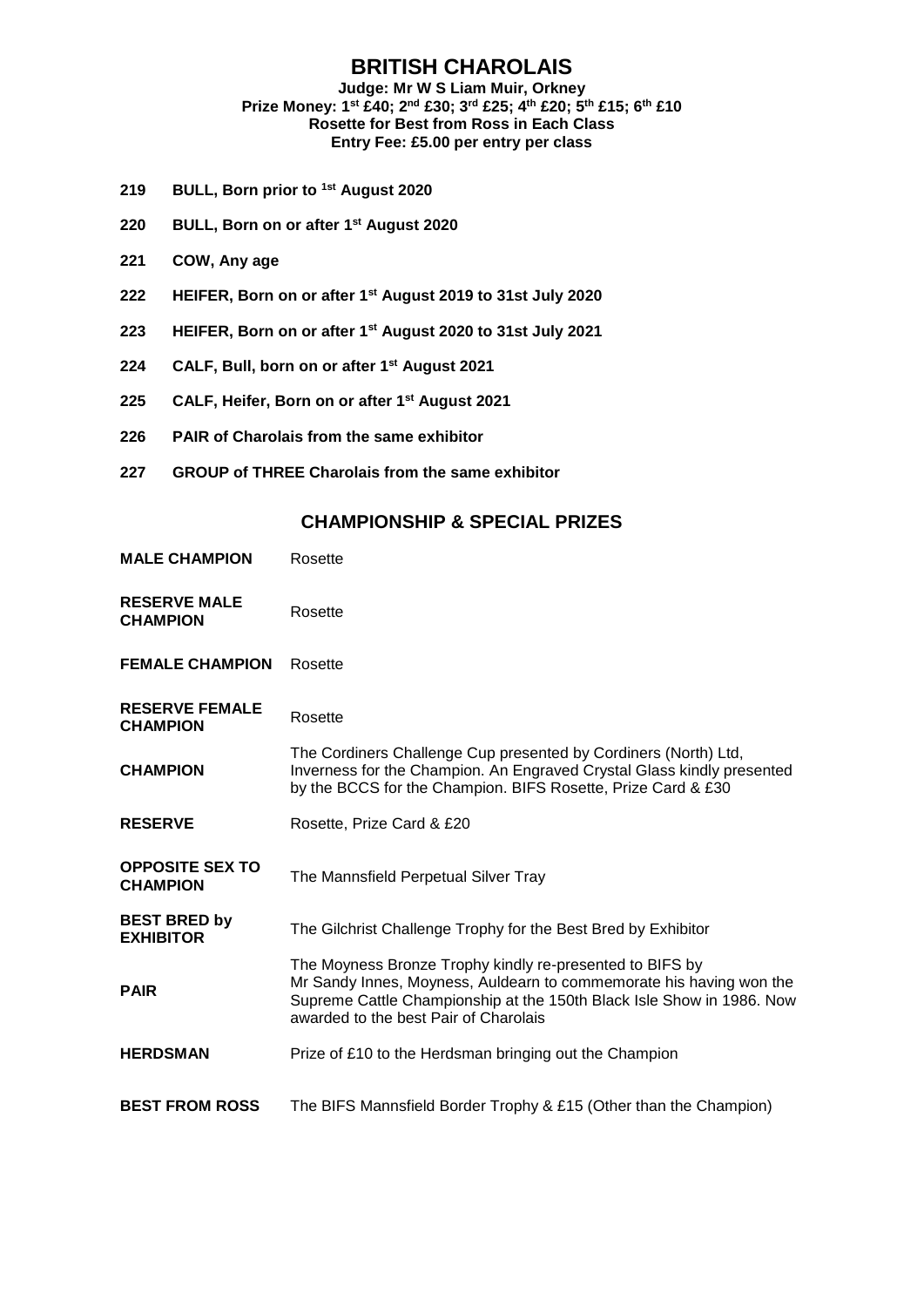### **BRITISH LIMOUSIN**

#### **Judge: Mr Kenneth Gill, Fortrose Prize Money: 1st £40; 2nd £30; 3rd £25; 4th £20; 5th £15; 6th £10 Rosette for Best from Ross in Each Class Entry Fee: £5.00 per entry per class**

- **228 BULL, born prior to 1st January 2021**
- **229 BULL, Born on or after 1st January and before 31st July 2021**
- **230 COW, any age**
- **231 HEIFER, born before 1st January 2021**
- **232 HEIFER, born from 1st January 2021 to 31st July 2021**
- **233 CALF, Bull, born on or after 1st August 2021**
- **234 CALF, Heifer, born on or after 1st August 2021**
- **235 PAIR of Limousin from the same exhibitor**
- **236 GROUP of THREE Limousin from the same exhibitor**

| <b>MALE CHAMPION</b>                    | The Craiglands Perpetual Cup presented by the Family of the late<br>K. J Gill, Mid Craiglands, Fortrose for Limousin Male Champion. Rosette |
|-----------------------------------------|---------------------------------------------------------------------------------------------------------------------------------------------|
| <b>RESERVE MALE</b><br><b>CHAMPION</b>  | Rosette                                                                                                                                     |
| <b>FEMALE CHAMPION</b>                  | The Kinnahaird Perpetual Cup presented by the Family of the late<br>J. P. Clark, Kinnahaird, Contin for Limousin Female Champion. Rosette   |
| <b>RESERVE FEMALE</b><br><b>CHAMION</b> | Rosette                                                                                                                                     |
|                                         | The Kings Perpetual Challenge Trophy presented by Kings & Co Ltd,<br>Forfar                                                                 |
| <b>CHAMPION</b>                         | for the Champion<br>BIFS Rosette & Prize Card & £30.<br><b>Scottish Limousin Breeders Rosette</b>                                           |
| <b>RESERVE</b>                          | BIFS Rosette & Prize Card & £20; Scottish Limousin Breeders Rosette                                                                         |
| <b>OPPOSITE SEX</b>                     | The BIFS Silvercraft Tray                                                                                                                   |
| <b>BEST BRED by</b><br><b>EXHIBITOR</b> | The Gilchrist Perpetual Trophy for the best Limousin bred by exhibitor                                                                      |
| <b>HERDSMAN</b>                         | Prize of £10 for the Herdsman bringing out the Champion                                                                                     |
| <b>BEST from ROSS</b>                   | The BIFS Border Trophy for the Best Limousin from Ross (Other than<br>Champion) Rosette & £15                                               |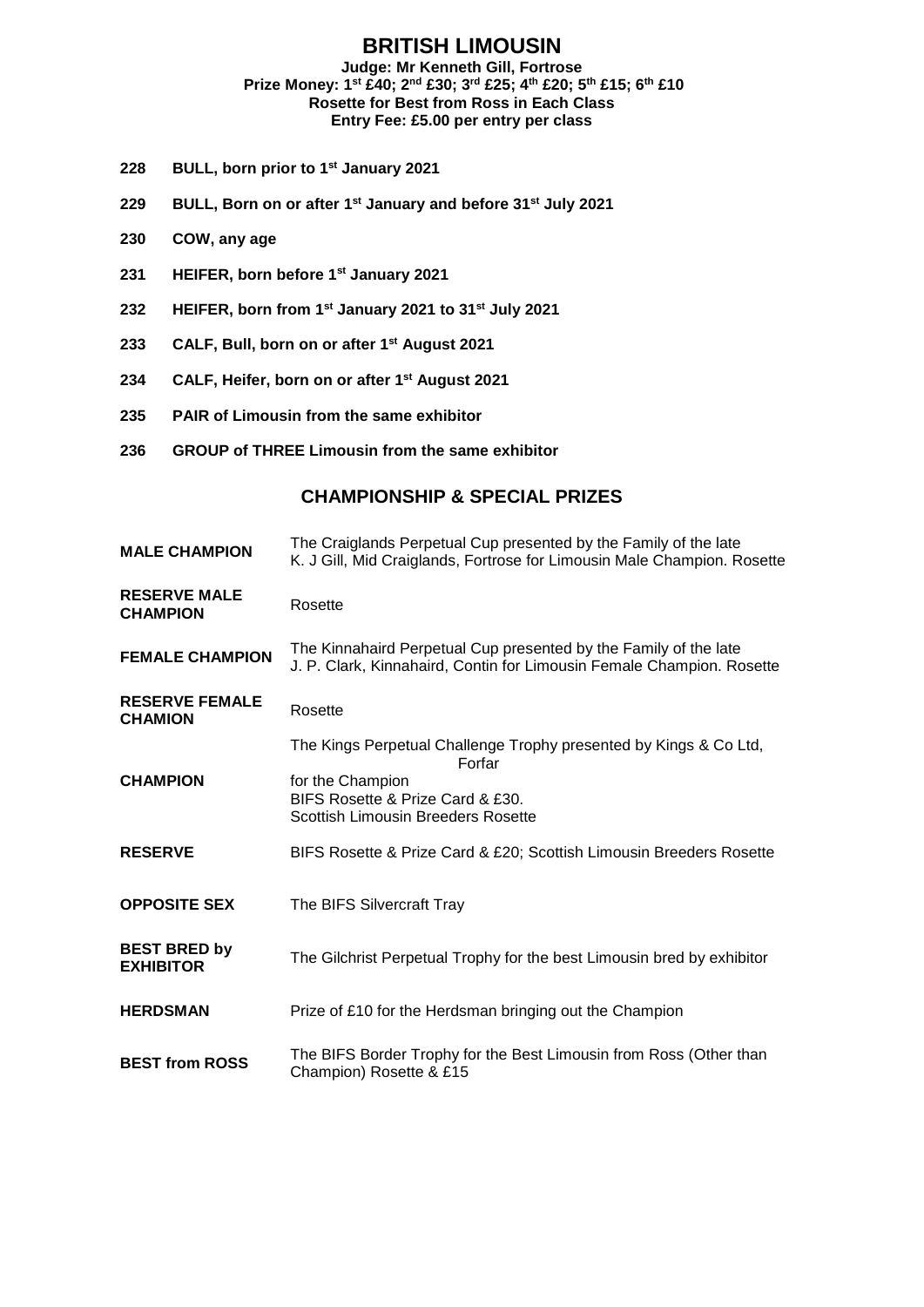### **BRITISH SIMMENTAL**

#### **Black Isle Farmers' Society are pleased to host the Scottish National Simmental Show**

#### **Judge: Mr John Moore, Beragh Prize Money: 1st £60; 2nd £50; 3rd £40; 4th £30; 5th £20 Rosette for Best from Ross in Each Class Entry Fee: £5.00 per entry per class**

**BULL**

**237 BULL, born before 31st December 2020**

#### **JUNIOR MALE CLASSES**

- **238 BULL, born on or after 1st January 2021 and 31st March 2021**
- **239 BULL, born between 1st April 2021 and 30th June 2021**
- **240 BULL, born between 1st July 2021 and 31st December 2021**

#### **SENIOR FEMALE CLASSES**

- **241 COW, born before 31st July 2019**
- **242 HEIFER, born between 1st August 2019 and 31st March 2020**
- **243 HEIFER, born between 1st April 2020 and 31st December 2020**

#### **JUNIOR FEMALE CLASSES**

- **244 HEIFER born between 1st January 2021 and 30th June 2021**
- **245 HEIFER born between 1st July 2021 and 31st December 2021**

#### **CALF CLASS**

**246 CALF born in the year of the show – on or after 1st January 2022**

#### **PAIRS CLASS**

**247 Pair** 

#### **BLACK ISLE SHOW CLASS**

**248 Pair of females from the same exhibitor**

- **MALE CHAMPION** Rosette
- **RESERVE MALE CHAMPION** Rosette
- **FEMALE CHAMPION** Rosette
- **RESERVE FEMALE CHAMPION** Rosette
- **CHAMPION** The Neil Ross Perpetual Challenge Cup presented by Neil Ross (Elgin) Ltd, Dingwall for the Champion. BIFS Rosette & Prize Card. Gleaner Oils Prize of £30. Scottish Simmental Club prize of a pair of "John Collins" crystal whisky glasses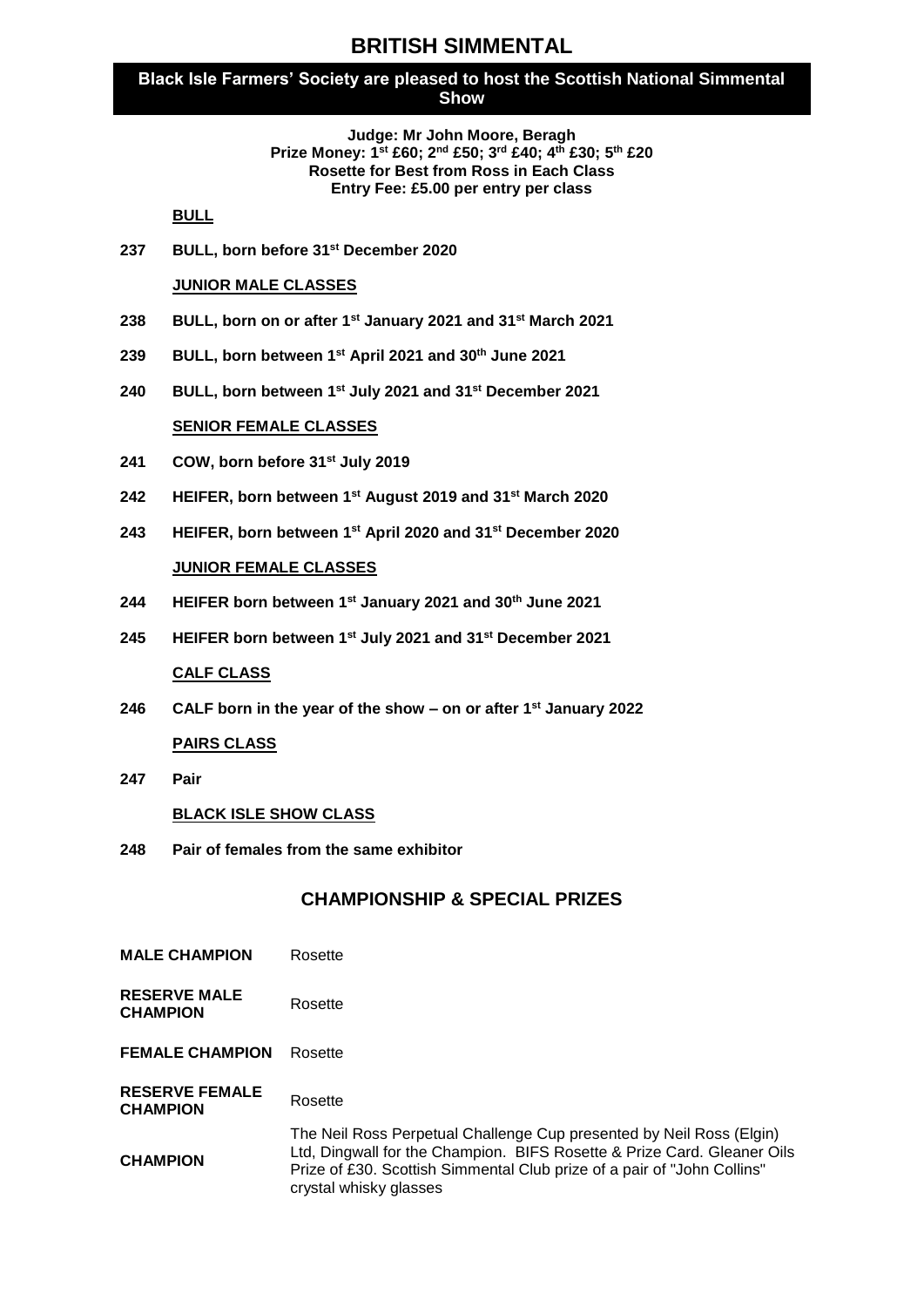| <b>RESERVE</b>                          | BIFS Rosette & Prize Card; Gleaner Oils Prize of £20                                 |
|-----------------------------------------|--------------------------------------------------------------------------------------|
| <b>OPPOSITE SEX</b>                     | The Mannsfield Trophy for Best Simmental Opposite Sex to Champion                    |
| <b>BEST BRED by</b><br><b>EXHIBITOR</b> | The Gilchrist Perpetual Challenge Trophy for the Best Simmental Bred by<br>Exhibitor |
| <b>BEST HEIFER</b>                      | The BIFS Border Trophy for Best Heifer 1 or 2 years old, bred by exhibitor           |
| <b>HERDSMAN</b>                         | Prize of £10 to the Herdsman bringing out the Champion                               |
| <b>BEST from ROSS</b>                   | The BIFS "150th" Trophy for Best Simmental From Ross (Other than<br>Champion) & £15  |

# **SCOTTISH NATIONAL SIMMENTAL SHOW PRIZES**

| <b>PAIRS ANY SEX</b><br><b>JUNIOR MALE</b><br><b>SENIOR MALE</b> | Desswood Bell<br>The Woodhall Trophy | <b>COW &amp; CALF AS A</b><br><b>PAIR</b><br><b>RESERVE JUNIOR</b><br>MALE<br><b>RESERVE OVERALL</b><br><b>MALE</b> | The P&C Goldsbrough<br>Trophy |
|------------------------------------------------------------------|--------------------------------------|---------------------------------------------------------------------------------------------------------------------|-------------------------------|
| <b>OVERALL MALE</b>                                              | Islavale Trophy                      |                                                                                                                     |                               |
| <b>JUNIOR FEMALE</b>                                             | The Norbrook Trophy                  | <b>RESERVE JUNIOR</b><br><b>FEMALE</b>                                                                              |                               |
| <b>SENIOR FEMALE</b>                                             | Dem-Master Trophy                    | <b>RESERVE SENIOR</b><br><b>FEMALE</b>                                                                              |                               |
| <b>OVERALL FEMALE</b><br><b>CHAMPION</b>                         | Strathearn Rose-bowl                 | <b>RESERVE OVERALL</b><br><b>FEMALE</b>                                                                             |                               |
| <b>OVERALL JUNIOR</b>                                            | Zoetis Trophy                        | <b>RESERVE JUNIOR</b>                                                                                               |                               |
| <b>OVERALL</b><br><b>CHAMPION</b>                                | The Drumsleed Cup                    |                                                                                                                     |                               |
| <b>RESERVE OVERALL</b><br><b>CHAMPION</b>                        | Scottish Club Salver                 |                                                                                                                     |                               |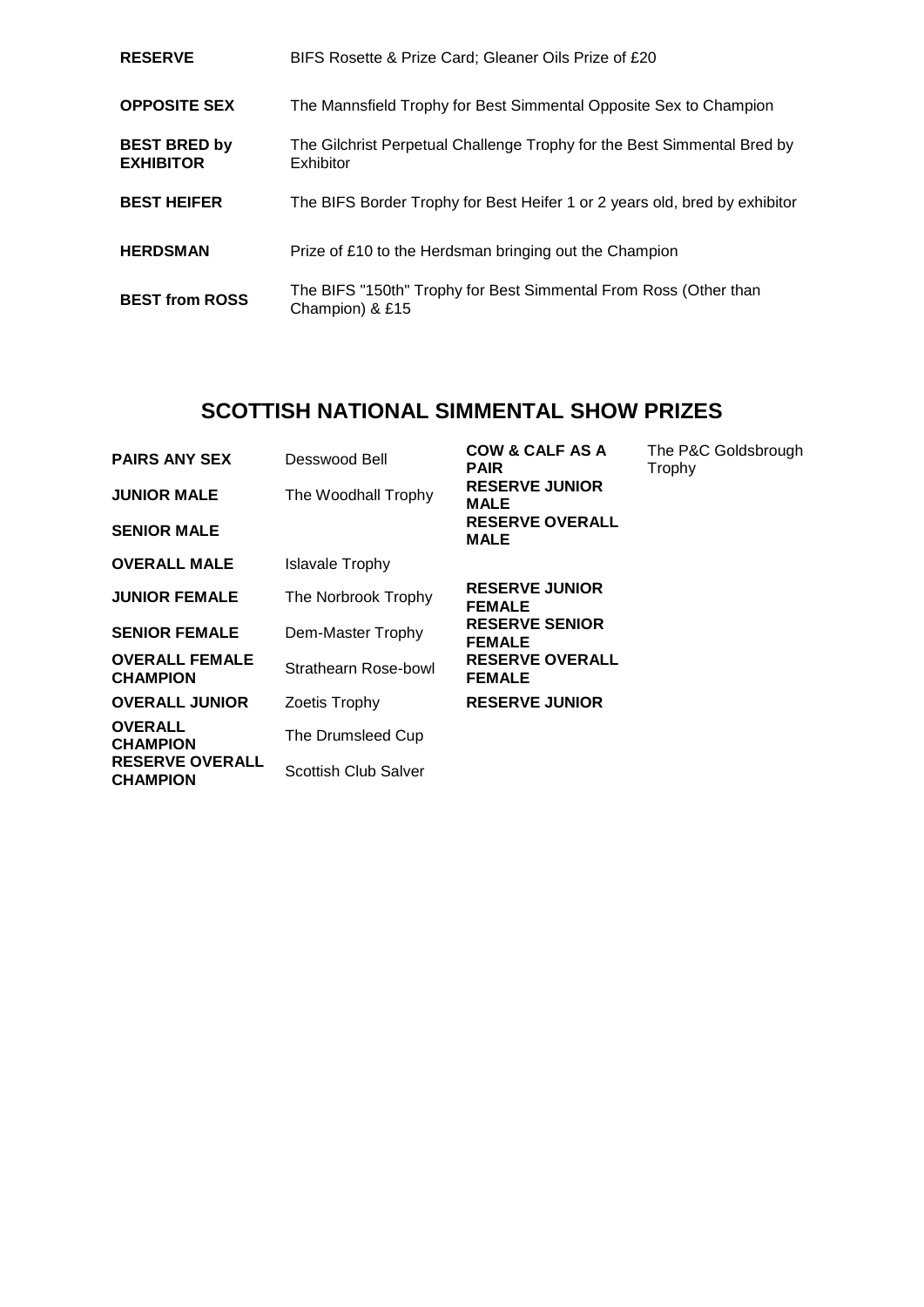## **HEREFORD**

Black Isle Farmers' Society are pleased to host for the first time the Scottish Hereford Breeders Association Scottish National Show

> **Judge: Mr Robert Grierson, Dalbeattie Prize Money: 1st £40; 2nd £30; 3rd £25; 4th £20; 5th £15; 6th £10 Rosette for Best from Ross in Each Class Entry Fee: £5.00 per entry per class**

- **249 BULL, born on or after 1st August 2021**
- **250 BULL, born on or between 1st March 2021 and 31st July 2021**
- **251 BULL, born on or between 1st August 2020 & 28th February 2021**
- **252 HEIFER, born on or after 1st August 2021**
- **253 HEIFER, born on or between 1st March 2021 and 31st July 2021**
- **254 HEIFER, born on or between 1st August 2020 and 28th February 2021**
- **255 HEIFER or COW in milk or in calf born on or between 1st August 2019 and 31st July 2020**
- **256 COW in milk or in calf born before 1st August 2019**
- **257 Best Pair**
- **258 Best Group of 3 animals**
- **259 Best Group of 3 animals by the same sire**

| <b>MALE CHAMPION</b> | Rosette |
|----------------------|---------|
|                      |         |

- **RESERVE MALE CHAMPION** Rosette
- **FEMALE CHAMPION** Rosette
- **RESERVE FEMALE CHAMPION** Rosette
- **CHAMPION** BIFS Rosette, Prize Card & £30
- **RESERVE** Rosette, Prize Card & £20
- **HERDSMAN** Prize of £10 to the Herdsman bringing out the Champion
- **BEST FROM ROSS** The BIFS Mannsfield Border Trophy & £15 (Other than the Champion)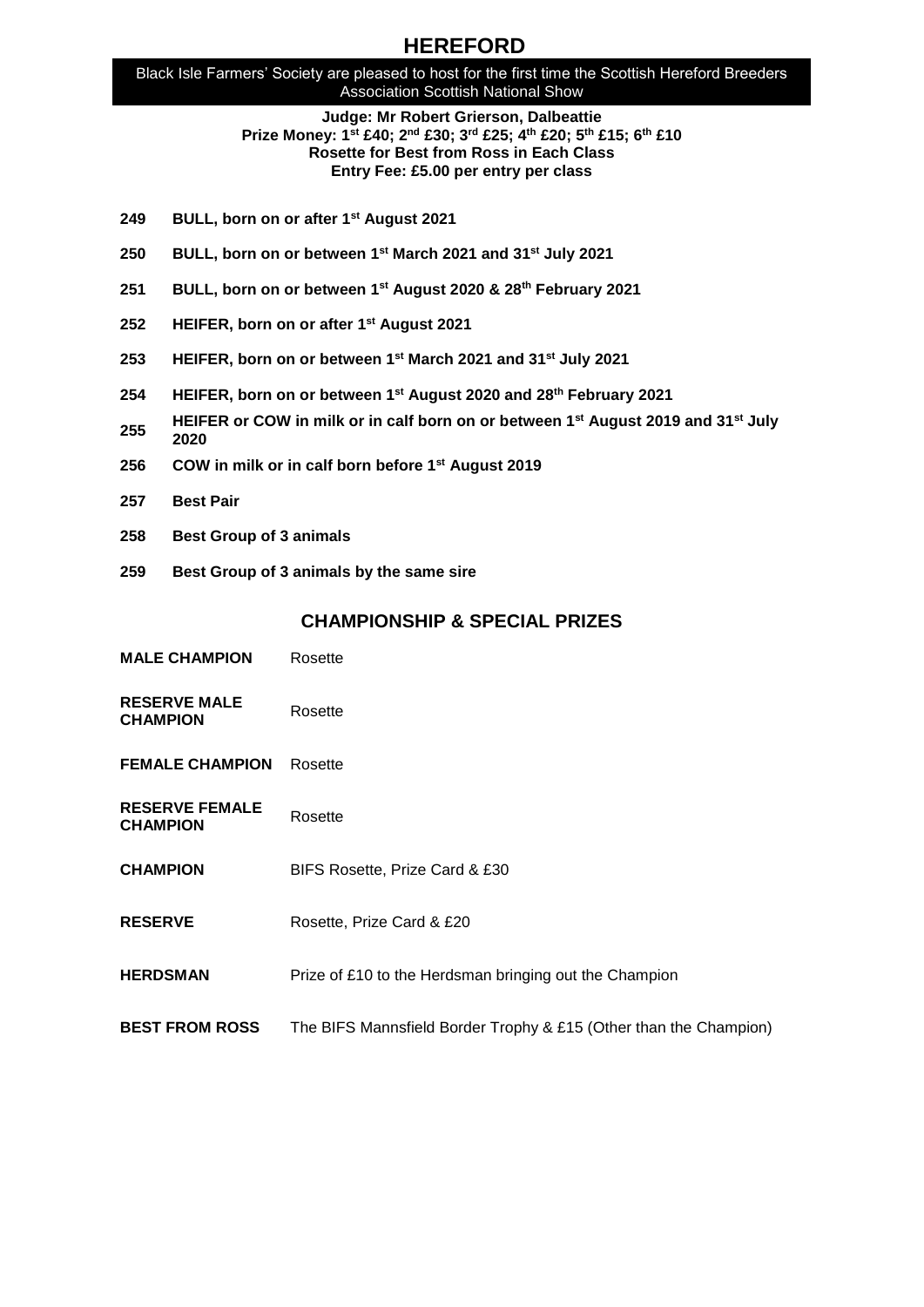**JUNIOR FEMALE CHAMPION**

**RESERVE JUNIOR CHAMPION**

**SENIOR FEMALE CHAMPION**

**RESERVE FEMALE CHAMPION**

**FEMALE CHAMPION**

**RESERVE FEMALE CHAMPION**

**JUNIOR MALE CHAMPION**

**RESERVE JUNIOR MALE CHAMPION**

**SENIOR MALE CHAMPION**

**RESERVE SENIOR MALE CHAMPION**

**MALE CHAMPION**

**RESERVE MALE CHAMPION**

**SUPREME CHAMPION**

**RESERVE SUPREME CHAMPION**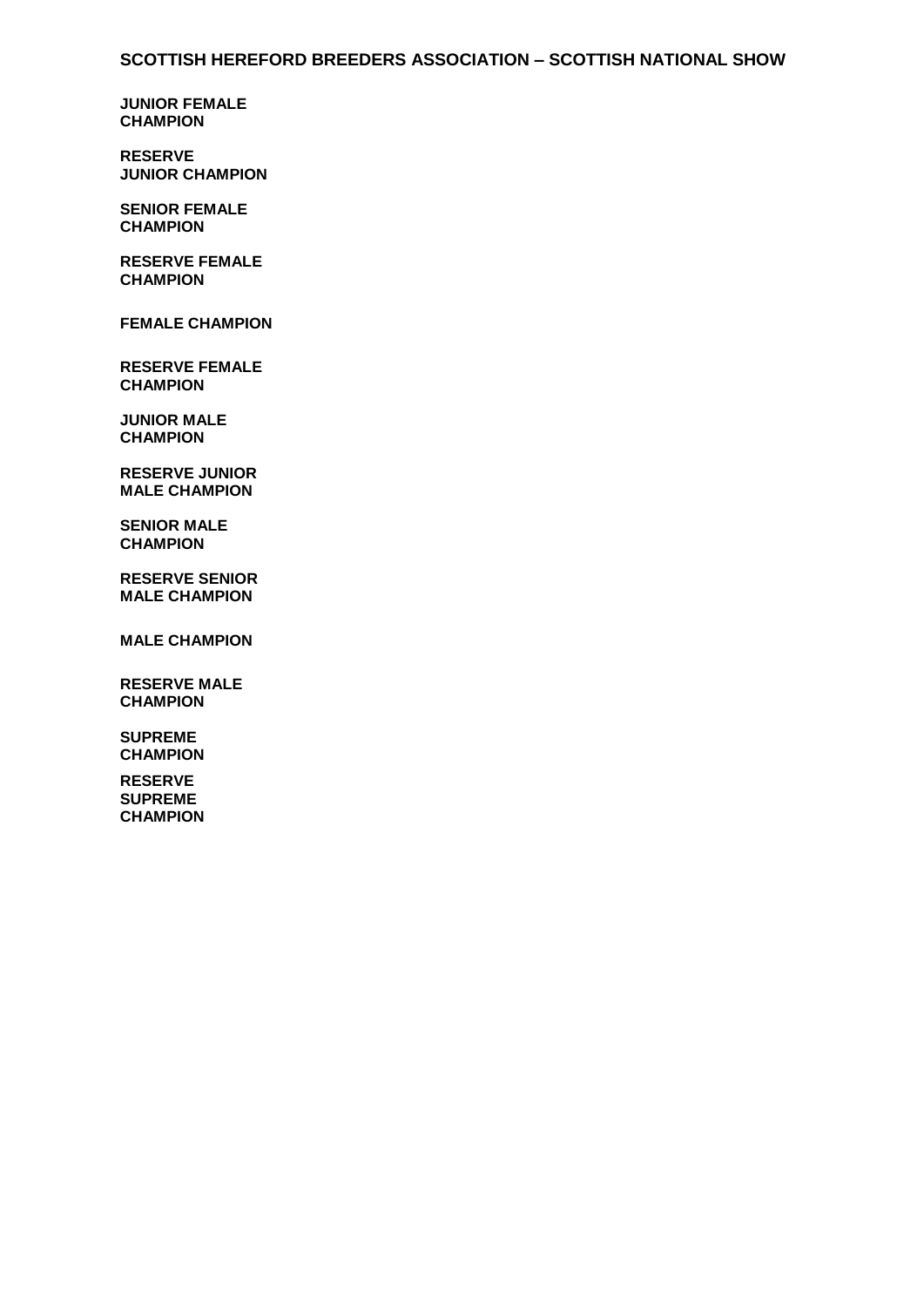#### **COMMERCIAL CATTLE Judge: Mr Craig Malone, Lochgelly Prize Money: 1st £40; 2nd £30; 3rd £25; 4th £20; 5th £15; 6th £10 Rosette for Best from Ross in Each Class**

**Entry Fee: £5.00 per entry per class**

# **260 COW, Any age, in calf**

- **261 COW or HEIFER, with calf at foot (not to be entered in any other class)**
- **262 HEIFER, In Calf**
- **263 STEER CALF, Born in 2020**
- **264 HEIFER CALF, Born in 2020**
- **265 STEER CALF, Born on or after 31st August 2021 and before 31st December 2021**
- **266 HEIFER CALF, Born on or after 31st August 2021 and before 31st December 2021**
- **267 JUNIOR STEER, with calf teeth, born prior to 31st August 2021**
- **268 JUNIOR HEIFER, with calf teeth, Born prior to 31st August 2021**
- **269 PAIR of Commercial Cattle from the same exhibitor**
- **270 GROUP OF THREE Commercial Cattle from the same exhibitor**

### **LOCAL AREA CLASSES**

**Judge: Mr Craig Malone, Lochgelly Prize Money: 1st £40; 2nd £30; 3rd £25; 4th £20; 5th £15; 6th £10 Rosette for Best from Ross in Each Class Entry Fee: £5.00 per entry per class**

#### **Animals can either be haltered or unhaltered**

**(The following classes are restricted to Black Isle Farmers' Society members only)**

- **271 COW WITH CALF AT FOOT, calf can be either sex and date of birth to be no earlier than 1st January 2022**
- **272 MALE CALF - date of birth to be no earlier than 1st January 2022 (Eligible to enter Aberdeen & Northern Marts Open Calf Competition)**
- **273 HEIFER CALF - date of birth to be no earlier than 1st January 2022 (Eligible to enter Aberdeen & Northern Marts Open Calf Competition)**

**In classes 272 and 273, the calf can be the same calf shown in class 271.**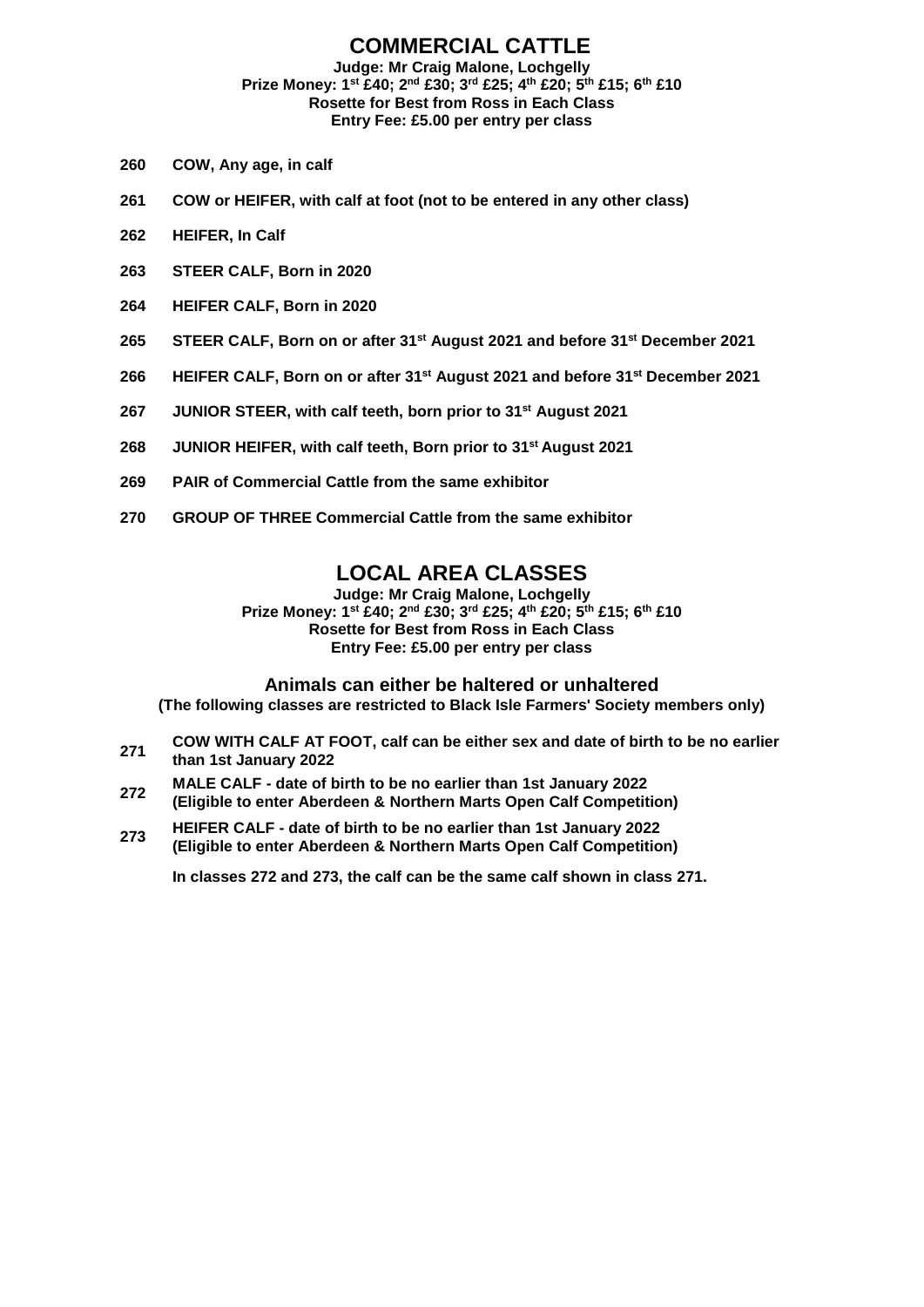### **CHAMPIONSHIP & SPECIAL PRIZES**

| <b>MALE CHAMPION</b>                      | Rosette                                                                                                                                                                 |
|-------------------------------------------|-------------------------------------------------------------------------------------------------------------------------------------------------------------------------|
| <b>RESERVE MALE</b><br><b>CHAMPION</b>    | Rosette                                                                                                                                                                 |
| <b>FEMALE CHAMPION</b>                    | Rosette                                                                                                                                                                 |
| <b>RESERVE FEMALE</b><br><b>CHAMPION</b>  | Rosette                                                                                                                                                                 |
| <b>CHAMPION</b>                           | Mackenzie Haulage, Culbokie Prize of £100<br>Rosette & Prize Card                                                                                                       |
| <b>RESERVE</b>                            | Mackenzie Haulage, Culbokie Prize of £50.<br>Rosette & Prize Card                                                                                                       |
| <b>OPPOSITE SEX TO</b><br><b>CHAMPION</b> | The Royal Bank of Scotland Perpetual Challenge Cup for the Best Cross<br>Calf, Opposite Sex to Champion                                                                 |
| <b>MOST POINTS</b>                        | BIFS Silver Tray for the most points in the commercial cattle section                                                                                                   |
| <b>CROSS BRED</b><br><b>ANIMAL</b>        | The Highland Agricultural Rosebowl presented by the Highland<br>Agricultural Co. Ltd. for the Best Cross Animal in the Show                                             |
| <b>CROSS BRED COW</b>                     | The Fraser-Mackenzie Silver Cup presented by the late Mrs Fraser<br>Mackenzie of Allangrange for the Best Cross Cow                                                     |
| <b>SIRED by</b><br><b>CHAROLAIS</b>       | The Stittenham Perpetual Challenge Cup presented by C.D. Allison<br>Stittenham, Ardross for the Best Cross Animal sired by Charolais Bull                               |
| SIRED by A.I.                             | BIFS Special Trophy & Rosette to the Best Calf, sired by A.I. in the Calf<br>Championship                                                                               |
| <b>SIMMENTAL PRIZE</b>                    | Special Rosette from the British Simmental Cattle Society to the Best<br>Cross Animal, sired by a Simmental Bull                                                        |
| <b>PAIR OF HEIFERS</b>                    | The Henderson Silver Goblet kindly re-presented to the Society by the<br>Henderson family of Udale Farm, Cromarty and Romford, Dingwall for<br>the Best Pair of Heifers |
| <b>PAIR OF CATTLE</b>                     | The Kings & Co Perpetual Challenge Cup presented by Kings & Co.<br>Ltd., for the Best Pair of Commercial Cattle                                                         |
| <b>JUNIOR STEER</b>                       | The Woodend Perpetual Challenge Trophy presented in memory of the<br>late William J. Jack, Woodend, Killearnan for the Best Junior Steer                                |
| <b>CALF from ROSS</b>                     | BIFS Silver Challenge Cup for the Best Cross Calf from Ross (Other<br>than Champion) & £40                                                                              |
| <b>COW or HEIFER WITH</b><br><b>CALF</b>  | Dingwall & Highland Marts Ltd., Humberston, Dingwall Special Prize of<br>£30 for Best Cow or Heifer with own calf at foot                                               |
| <b>OVERALL FROM</b><br><b>ROSS</b>        | Prize of £15 (Other Than the Champion)                                                                                                                                  |
| <b>HERDSMAN</b>                           | Prize of £10 to the Herdsman bringing out the Champion                                                                                                                  |

**ABERDEEN & NORTHERN MARTS - OPEN CALF COMPETITION** 

**Eligible to those entered in classes 263 to 266 inclusive, Local Classes 272 & 273, and Crofters Calf Classes 293 to 300 inclusive.**

**The Teandalloch Perpetual Silver Challenge Rose bowl kindly presented by The Misses J & C Henderson, Teandalloch, Beauly for the Champion Calf in the Competition. Prize Money: 1st £150; 2nd £100; 3rd £50**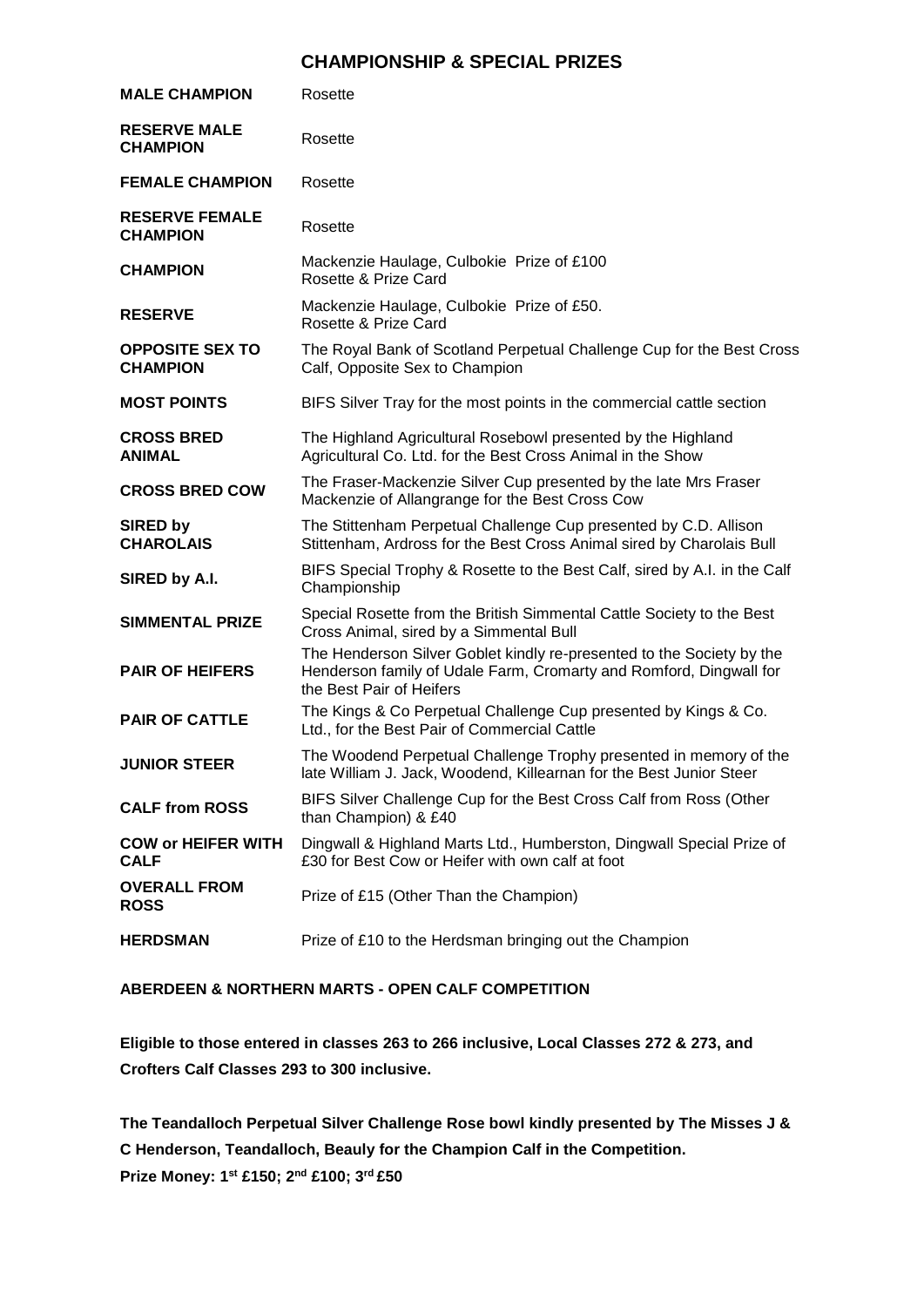### **HIGHLAND**

#### **Judge: Mr Jim Ogston, Luib Prize Money: 1st £40; 2nd £30; 3rd £25; 4th £20; 5th £15; 6th £10 Rosette for Best from Ross in Each Class Entry Fee: £5.00 per entry per class**

- **274 BULL, Senior, Born before 1st January 2021**
- **275 BULL, Junior, Born in 2021**
- **276 COW, Born before 1st January 2019, in calf or in milk**
- **277 CALF, either sex, Born on or after 1st January 2022**
- **278 HEIFER, Born in 2019**
- **279 HEIFER, Born in 2020**
- **280 HEIFER, Born in 2021**
- **281 PAIR of Highlanders from the same exhibitor**
- **282 GROUP OF THREE Highlanders from the same exhibitor**
- **283 HIGHLAND COW or HEIFER with commercial calf at foot**

| <b>MALE CHAMPION</b>                           | Leys Fold Trophy & Rosette                                                                                                                                                                   |
|------------------------------------------------|----------------------------------------------------------------------------------------------------------------------------------------------------------------------------------------------|
| <b>RESERVE MALE</b><br><b>CHAMPION</b>         | Rosette                                                                                                                                                                                      |
| <b>FEMALE CHAMPION</b>                         | The Andrew Cameron Memorial Trophy & Rosette                                                                                                                                                 |
| <b>RESERVE FEMALE</b><br><b>CHAMPION</b>       | Rosette                                                                                                                                                                                      |
| <b>CHAMPION</b>                                | The Mineral Supplements Silver Challenge Cup presented by Mineral<br>Supplements Ltd, Glenrothes. BIFS Rosette, Prize Card & £30. Breed<br>Champion Rosette from the Highland Cattle Society |
| <b>RESERVE</b>                                 | BIFS Rosette, Prize Card & £20                                                                                                                                                               |
| <b>BEST OPPOSITE</b><br><b>SEX to CHAMPION</b> | The Leys Border Trophy renamed by the Society in memory of the late<br>K.W. Walker of Leys Castle, Inverness for the Best Highlander                                                         |
| <b>BEST BRED by</b><br><b>EXHIBITOR</b>        | The Gilchrist Perpetual Trophy presented by BIFS for the Best Highlander<br>bred by Exhibitor                                                                                                |
| <b>MCGILVRAY</b><br><b>TROPHY</b>              | For best 3 year old heifer                                                                                                                                                                   |
| <b>YEARLING HEIFER</b>                         | An Engraved Whisky Glass from the North of Scotland Highland Cattle<br>Club (Sponsored by Messrs Tilford, Bogallan, Munlochy)                                                                |
| <b>BEST HEIFER</b>                             | The Albyn Perpetual Trophy presented by the Society for the Best<br><b>Highland Heifer</b>                                                                                                   |
| <b>MOST POINTS</b>                             | The Bean Gael Trophy for the most points in the Highland Classes                                                                                                                             |
| <b>HERDSMAN</b>                                | Prize of £10 to the Herdsman bringing out the Champion                                                                                                                                       |
| <b>BEST FROM ROSS</b>                          | BIFS Bronze Trophy for the Best Highlander exhibited from Ross (Other<br>than the Champion) and £15                                                                                          |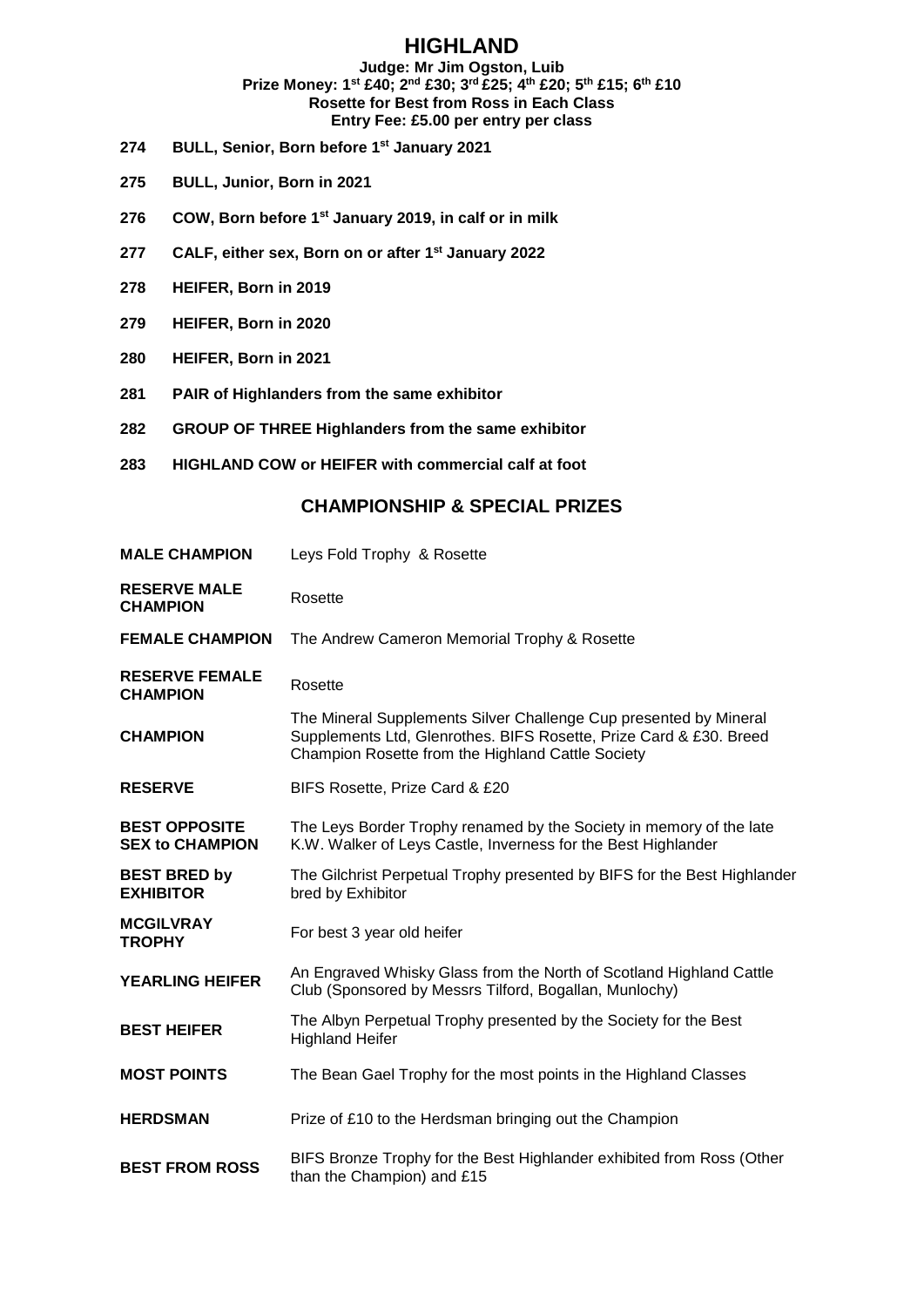### **ANY OTHER BEEF BREED**

**Judge: Mr Brian Ross, Invergordon Prize Money: 1st £40; 2nd £30; 3rd £25; 4 th £20; 5th £15; 6th £10 Rosette for Best from Ross in Each Class Entry Fee: £5.00 per entry per class**

- **284 MALE, any age (please state breed)**
- **285 FEMALE, any age (please state breed)**
- **286 GROUP OF THREE Any Other Beef Breed from the same exhibitor**

| <b>MALE CHAMPION</b>                     | Rosette                                                |
|------------------------------------------|--------------------------------------------------------|
| <b>RESERVE MALE</b><br><b>CHAMPION</b>   | Rosette                                                |
| <b>FEMALE CHAMPION</b>                   | Rosette & Prize Card                                   |
| <b>RESERVE FEMALE</b><br><b>CHAMPION</b> | Rosette                                                |
| <b>CHAMPION</b>                          | BIFS Rosette, Prize Card & £30                         |
| <b>RESERVE</b>                           | BIFS Rosette, Prize Card & £20                         |
| <b>HERDSMAN</b>                          | Prize of £10 to the Herdsman bringing out the Champion |
| <b>BEST from ROSS</b>                    | Prize of £15 (Other than the Champion)                 |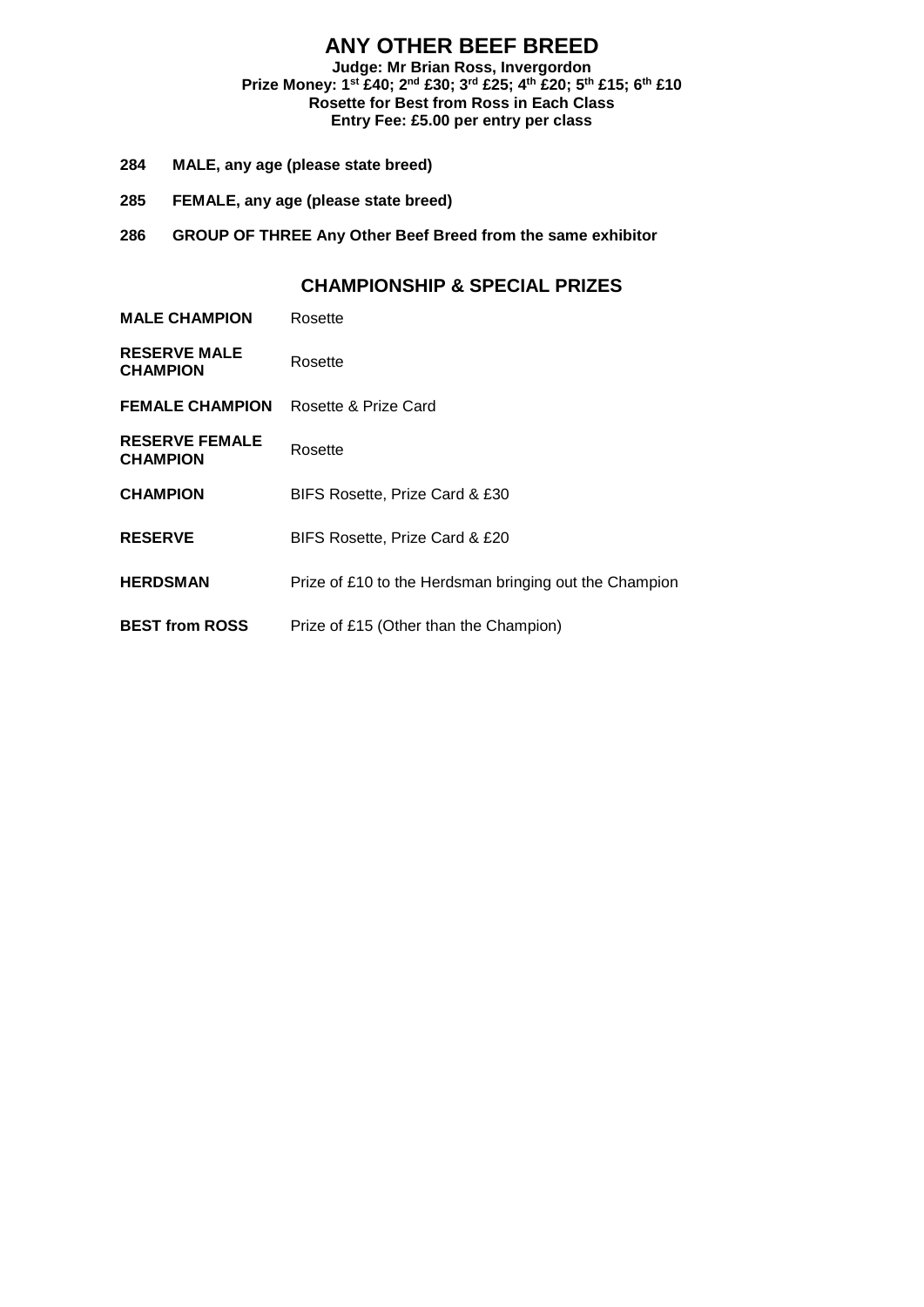## **RARE & MINORITY CATTLE BREEDS**

**Eligible Breeds: Galloway, Belted Galloway, Kerry, Longhorn, Dexter, Jersey Judge: Mr Brian Ross, Invergordon Prize Money: 1st £40; 2nd £30; 3rd £25; 4th £20; 5th £15; 6th £10 Rosette for Best from Ross in Each Class Entry Fee: £5.00 per entry per class**

- **287 MALE, any age (please state breed)**
- **288 FEMALE, any age (please state breed)**
- **289 GROUP OF THREE Rare & Minority Cattle Breeds from the same exhibitor**

| <b>MALE CHAMPION</b>                     | Rosette & Prize card                                   |
|------------------------------------------|--------------------------------------------------------|
| <b>RESERVE MALE</b><br><b>CHAMPION</b>   | Rosette                                                |
| <b>FEMALE CHAMPION</b>                   | Rosette & Prize card                                   |
| <b>RESERVE FEMALE</b><br><b>CHAMPION</b> | Rosette                                                |
| <b>CHAMPION</b>                          | <b>BIFS Rosette &amp; Prize Card.</b>                  |
| <b>RESERVE</b>                           | BIFS Rosette & Prize Card.                             |
| <b>HERDSMAN</b>                          | Prize of £10 to the Herdsman bringing out the Champion |
| <b>BEST from ROSS</b>                    | Prize of £15 (Other than the Champion)                 |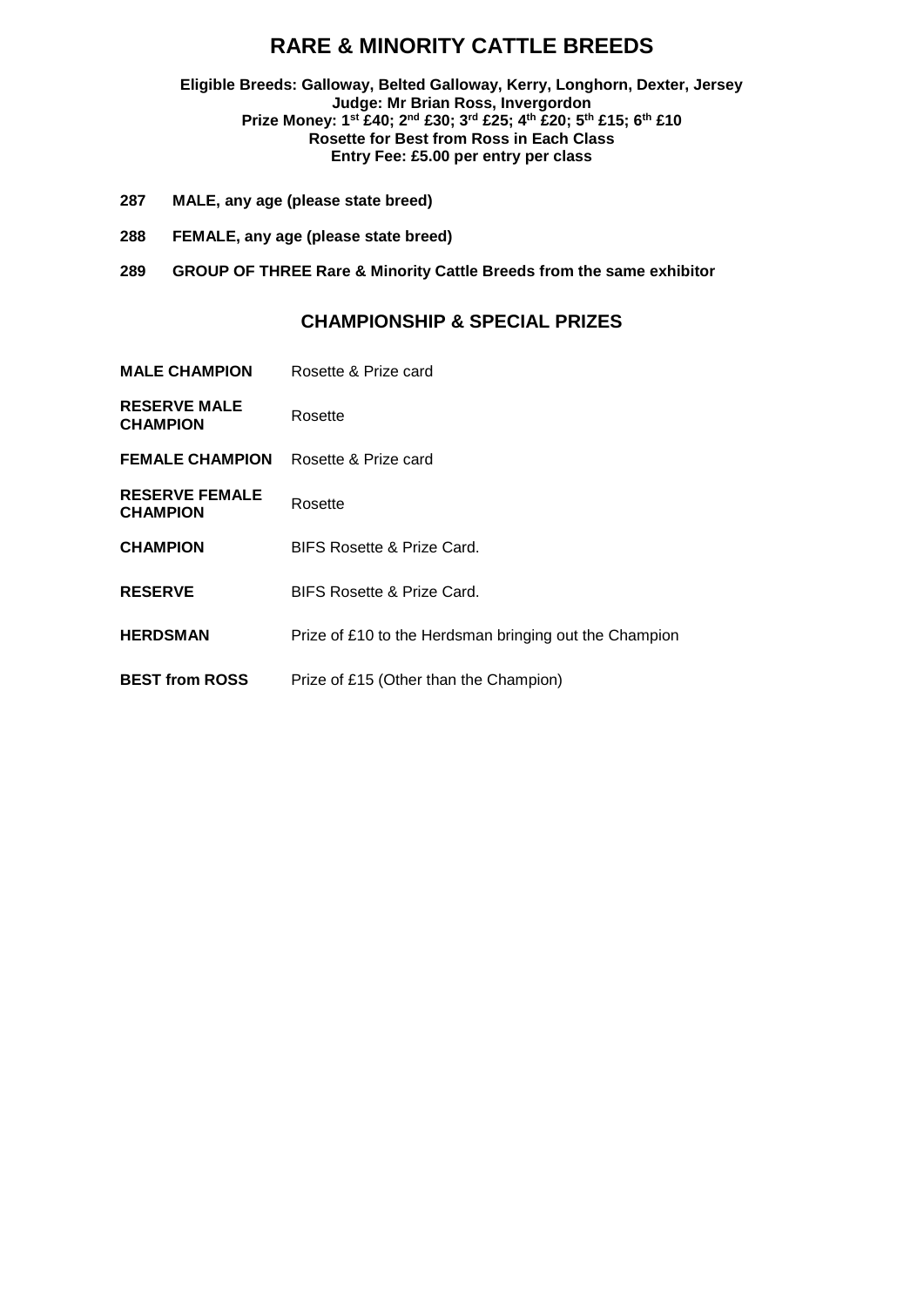#### **CROFTERS CATTLE Judge: Mr Andrew Smith, Invergarry Prize Money: 1st £40; 2nd £30; 3rd £25; 4th £20; 5th £15; 6th £10**

**Entry Fee: £5.00 per entry per class**

- **290 COW, any breed, in milk or in calf to be judged as a breeding animal**
- **291 COW, any breed, with calf at foot, to be judged as a pair**
- **292 HEIFER, one or two years old**
- **293 CALF, Home Bred Steer (See Rule 20 in Show Regulations) Born in 2022 (Eligible to enter Aberdeen & Northern Marts Open Calf Competition)**
- **294 CALF, Home Bred Heifer (See Rule 20 in Show Regulations) Born in 2022 (Eligible to enter Aberdeen & Northern Marts Open Calf Competition)**
- **295 CALF, Home Bred Steer (See Rule 20 in Show Regulations) Born 31st August 2021 - 31st December 2021 (Eligible to enter Aberdeen & Northern Marts Open Calf Competition)**
- **296 CALF, Home Bred Heifer (See Rule 20 in Show Regulations) Born 31st August 2021 - 31st December 2021 (Eligible to enter Aberdeen & Northern Marts Open Calf Competition)**
- **297 CALF, Steer Born 2022 (Eligible to enter Aberdeen & Northern Marts Open Calf Competition)**
- **298 CALF, Heifer Born 2022 (Eligible to enter Aberdeen & Northern Marts Open Calf Competition)**
- **299 CALF, Steer Born 31st August 2021 - 31st December 2021 (Eligible to enter Aberdeen & Northern Marts Open Calf Competition)**
- **300 CALF, Heifer Born 31st August 2021 - 31st December 2021 (Eligible to enter Aberdeen & Northern Marts Open Calf Competition)**
- **301 GROUP OF THREE Crofters Cattle from the same exhibitor**

#### **CHAMPIONSHIP & SPECIAL PRIZES**

**CHAMPION** The BIFS Oak Trophy. Rosette, Prize card & £30 **RESERVE** BIFS Rosette, Prize card & £20 **MOST POINTS** The Findon Perpetual Challenge Cup presented by Mr P B MacIntyre, Findon, Culbokie for the most points in the Crofters Cattle Section **CROSS COW** The Munro Perpetual Challenge Cup presented by Dr Munro, Kilmarnock for the Best Cross Cow in the Crofters' Cattle Section **CROSS CALF** The BIFS Perpetual Silver Challenge Cup for the Best Crofters Cross Calf **HOME BRED CALF** The "Dunain Mains" Perpetual Cup awarded in 2012 by The Fraser Family, Dunain Mains to encourage those crofters who have bred and produced their calves for Show for the best home bred calf in the Crofters' Section. Rosette and £50 **OVERALL FROM**  Prize of £15 **HERDSMAN** Prize of £10 to the Herdsman bringing out the Champion